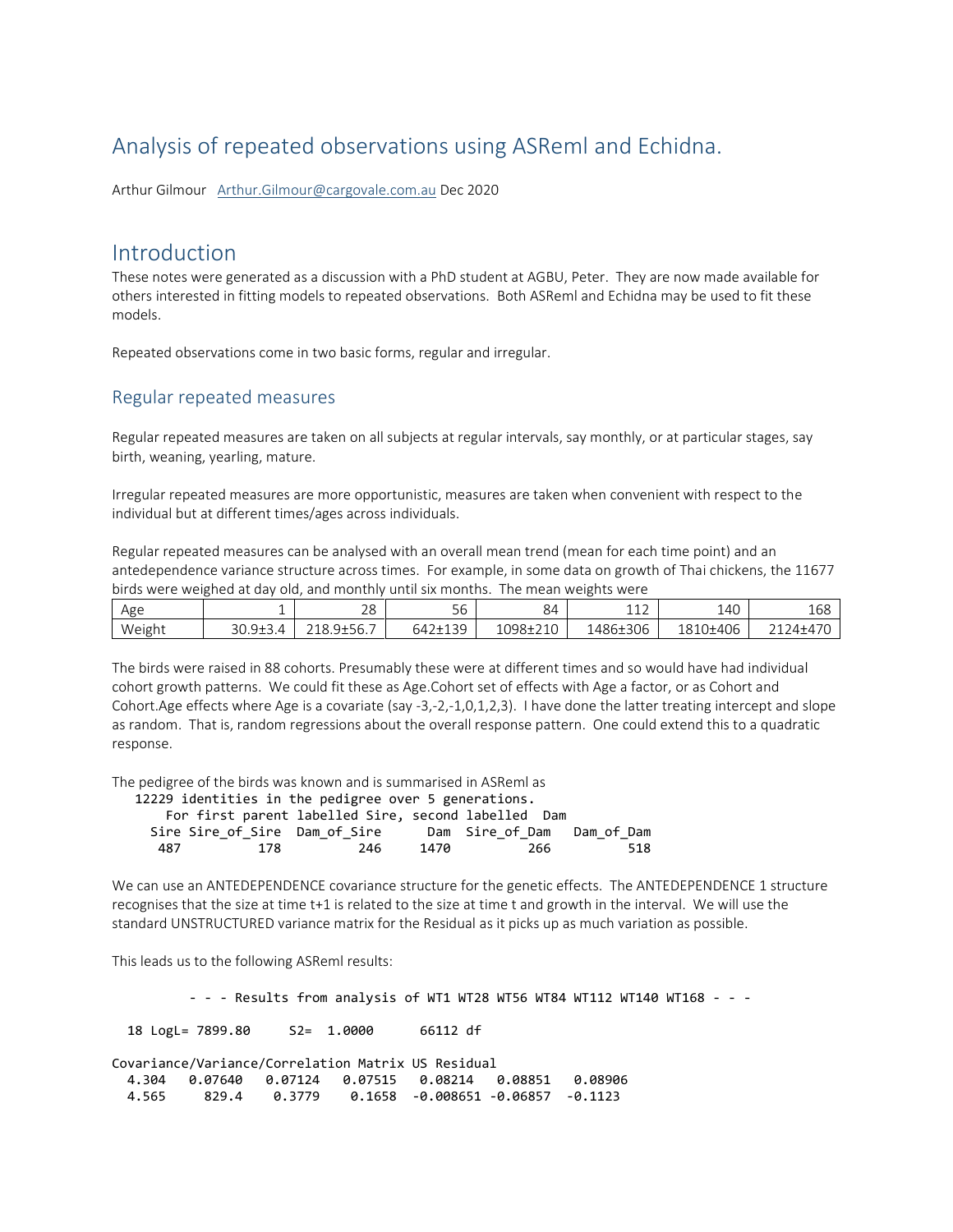|             | 10.82 797.1         | 5363.         |                                                                | $0.6720$ $0.5365$ $0.4611$ $0.4164$ |                   |               |
|-------------|---------------------|---------------|----------------------------------------------------------------|-------------------------------------|-------------------|---------------|
|             |                     |               | 20.65 632.2 6517. 17540 0.7711 0.6809 0.6426                   |                                     |                   |               |
|             | 34.71 -50.75        |               | 8003. 20800                                                    | 41490                               | $0.8592$ $0.7998$ |               |
|             |                     |               | 51.36 -552.3 9445. 25220                                       | 48950                               | 78240 0.8798      |               |
| 61.26       |                     |               | -1072. 10110 28210 54020                                       |                                     | 81590             | 109900        |
|             |                     |               | Covariance/Variance/Correlation Matrix ANTE ante1(Tr).nrm(aid) |                                     |                   |               |
| 5.974       |                     | 0.3416 0.2840 | 0.2083                                                         | 0.1986                              |                   | 0.1962 0.1920 |
|             |                     |               | 16.54 392.4 0.8314 0.6097 0.5814 0.5743 0.5621                 |                                     |                   |               |
|             |                     |               | 44.14 1047. 4042. 0.7333 0.6993 0.6908 0.6761                  |                                     |                   |               |
|             |                     |               | 60.88 1444. 5576. 14300 0.9536                                 |                                     | 0.9420            | 0.9220        |
|             |                     |               | 87.64 2079. 8027. 20590 32600                                  |                                     | 0.9879            | 0.9669        |
|             |                     |               | 101.2 2402. 9272. 23790 37660                                  |                                     | 44570             | 0.9788        |
|             | 119.2 2829.         |               | 10920 28010 44350                                              |                                     | 52500             | 64540         |
|             |                     |               | Covariance/Variance/Correlation Matrix US hys                  |                                     |                   |               |
|             | 0.1976E+05 1.000    |               |                                                                |                                     |                   |               |
|             | 2203.               |               |                                                                |                                     |                   |               |
|             |                     |               |                                                                |                                     |                   |               |
|             |                     |               |                                                                | Wald F statistics                   |                   |               |
|             | Source of Variation |               | NumDF                                                          |                                     | F-inc             |               |
| 17 Trait    |                     |               |                                                                | 7                                   | 4591.51           |               |
| 6 sex       |                     |               |                                                                | $\mathbf{1}$                        | 23.90             |               |
| 19 sex.LinA |                     |               |                                                                | $\mathbf{1}$                        | 2503.34           |               |

The heritabilites calculated from these matrices are

| Age    |                               | $\Omega$<br>20                   | $ -$<br>56                                                | 84                                | 112<br>⊥⊥∠                   | 140                                                   | $ -$<br>168              |
|--------|-------------------------------|----------------------------------|-----------------------------------------------------------|-----------------------------------|------------------------------|-------------------------------------------------------|--------------------------|
| Weight | $\sim$<br>$\sim$<br>U.58±U. ? | $\sim$<br>∩ ברב ∩<br>0.JZTU. : . | $\sim$<br>$\overline{\phantom{0}}$<br>$\sim$<br>.JLU. : : | .022<br>$\Lambda$<br>'±∪.:<br>. J | $\sim$<br>ັ ∧±44.∪<br>+±∪.:: | $\sim$ $\sim$<br>$\sim$ $\sim$<br>$\sim$<br>U.3b±U.ŕŕ | . 171022<br>LU. :<br>◡.◡ |

The genetic correlations are high among the last 4 times. And drop with increasing time interval is modelled in the antedependence structure,

There are 3 other traits I have labelled TA (205 ±25), TB (199±21) and TC (36.9±4.8). Following is an analysis of these traits with Dayold weight and 3 month weight. Here I have used US for both strata because the antedependence logic does not apply.

 14 LogL=-4917.53 S2= 1.0000 25574 df - - - Results from analysis of WT1 WT84 TA TB TC - - -Covariance/Variance/Correlation Matrix US Residual 4.311 0.6349E-01 -0.4292E-01 -0.8485E-01 -0.2192 16.33 0.1535E+05 0.5237 -0.3197E-01 0.4435E-01 -1.566 1140. 308.7 0.1935 0.1729 -2.877 -64.68 55.54 266.7 0.3086 -1.803 21.77 12.04 19.97 15.70 Covariance/Variance/Correlation Matrix US us(Tr).nrm(aid) 5.953 0.1826 0.4390 0.1903 0.6817 59.22 0.1766E+05 0.3876 -0.5786 -0.1069 18.42 886.2 295.9 0.3567 0.4752 6.005 -994.7 79.37 167.3 0.5772 3.344 -28.58 16.44 15.01 4.043 Covariance/Variance/Correlation Matrix US hys 1.321 0.7134<br>0.3030 0.1366 0.3030 Wald F statistics<br>NumDF Source of Variation MumDF F-inc<br>17 Trait 16813.46 16813.46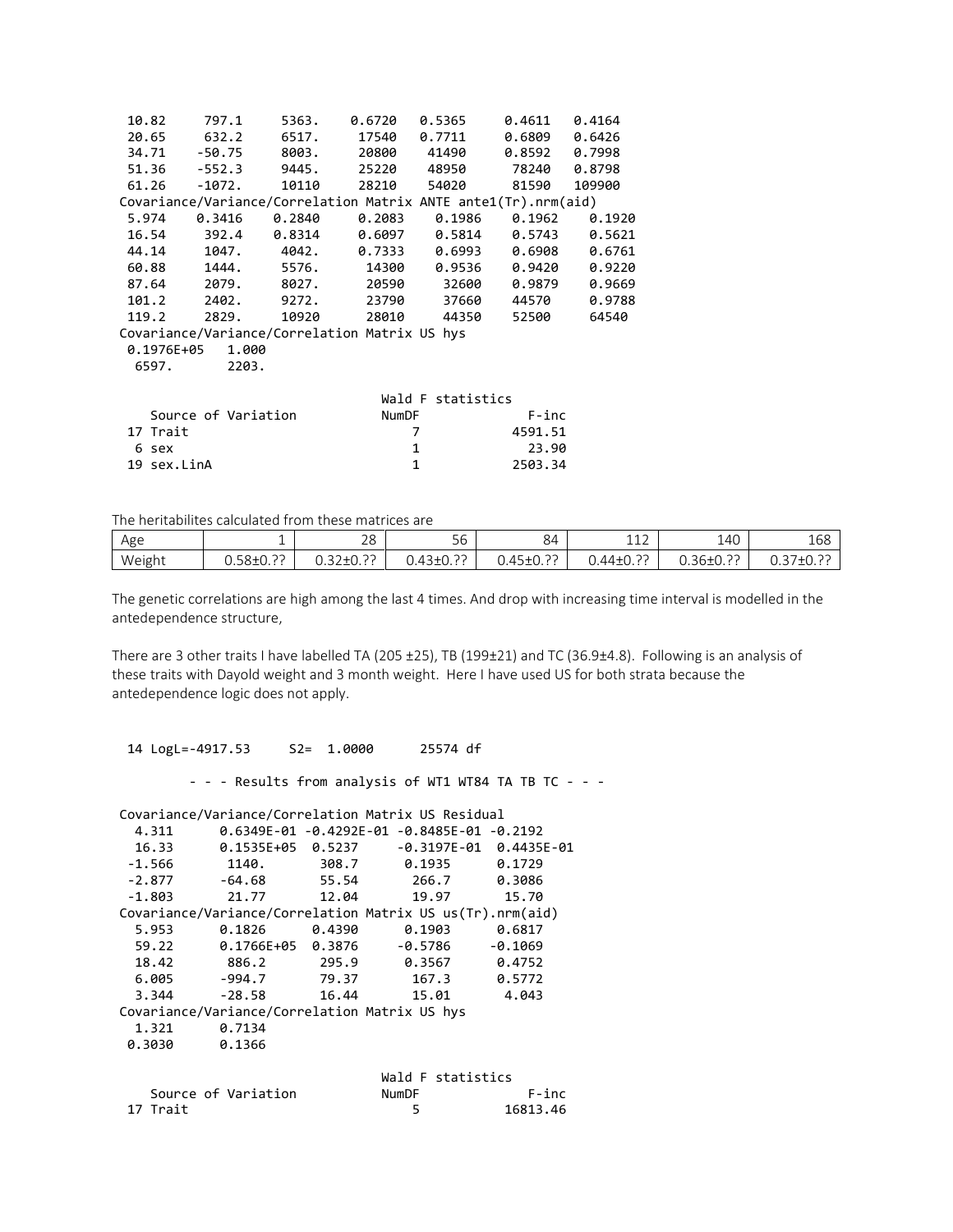6 sex 1 1.06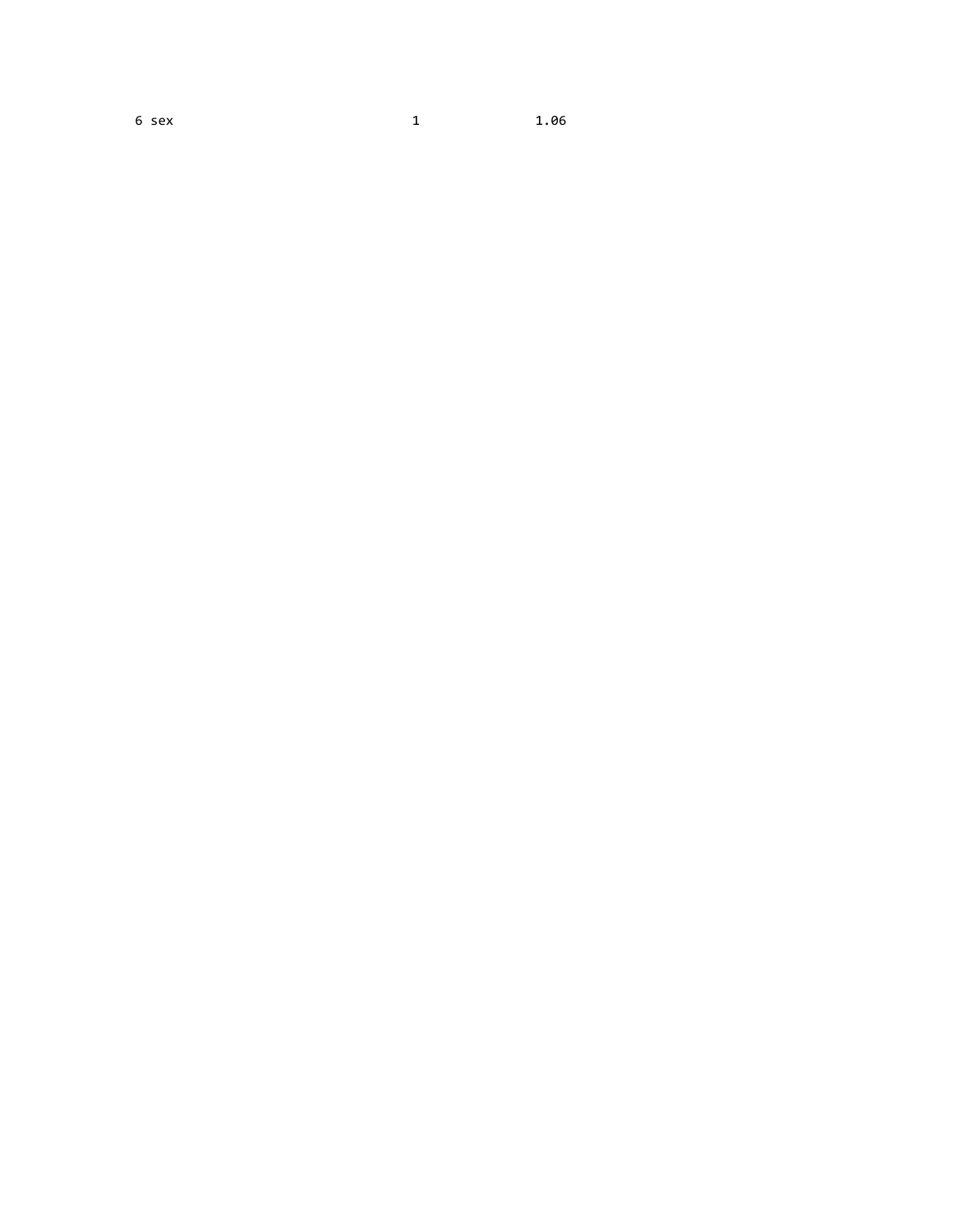## Irregular repeated measures: Random regression

In this case there is no neat pattern to the repeated observations but we can envisage the measures follow some kind of curve with respect to an underlying age.

One approach might be split the ages into classes and apply the Regular method to the classes. However, you should not have more classes than the average number of measures per subject. This approach can work for a variable like milk yield typically measured each month and classified by Days in Milk, even though the actual DIM values are more or less evenly distributed. How this does not work in general.

The idea of a random regression model is that we model the basic common response curve and then model random deviations of the individuals from the common curve. We discuss this model in relation to some milk yield data.

Many studies have shown that milk yield rises quickly early in lactation and drops slowly for a period, then more rapidly at the end. This shape is not easily modelled as a low order polynomial but can be modelled as a cubic smoothing spline.

The full data set contains milk yields from several lactations but first consider the 10 or so milk yields taken at monthly intervals for the first lactation of 2484 cows. The variances as well as the mean change over time. A typical lactation curve is shown in the figure.





| Perioa | $\overline{\phantom{0}}$<br>$\sim$ $\sim$<br>-כ<br>-- | $\sim$<br>$\overline{a}$<br>16-30 | -60<br>$\mathbf{a}$<br>⊥ ت                                  | $-90$<br>61 | $-120$<br>$\overline{\phantom{0}}$ | 150<br>$\overline{\phantom{0}}$ | 180<br>$\overline{\phantom{0}}$ | $-210$                            | $-240$                          | $\sim$ $\sim$<br>$\overline{\phantom{a}}$<br>∙∠ / ∪ | $-305$  |
|--------|-------------------------------------------------------|-----------------------------------|-------------------------------------------------------------|-------------|------------------------------------|---------------------------------|---------------------------------|-----------------------------------|---------------------------------|-----------------------------------------------------|---------|
|        | -<br>ч<br>J.L                                         | -<br>$\cdot\cdot$                 | $\overline{\phantom{0}}$<br>$\overline{\phantom{a}}$<br>7.6 | .u          | $\epsilon$<br>╰<br>ت. ب            | $\overline{\phantom{a}}$<br>b.1 | $\overline{\phantom{0}}$<br>J., | $\overline{\phantom{0}}$<br>-<br> | $\overline{\phantom{a}}$<br>b.U | -<br>-                                              | -<br>.U |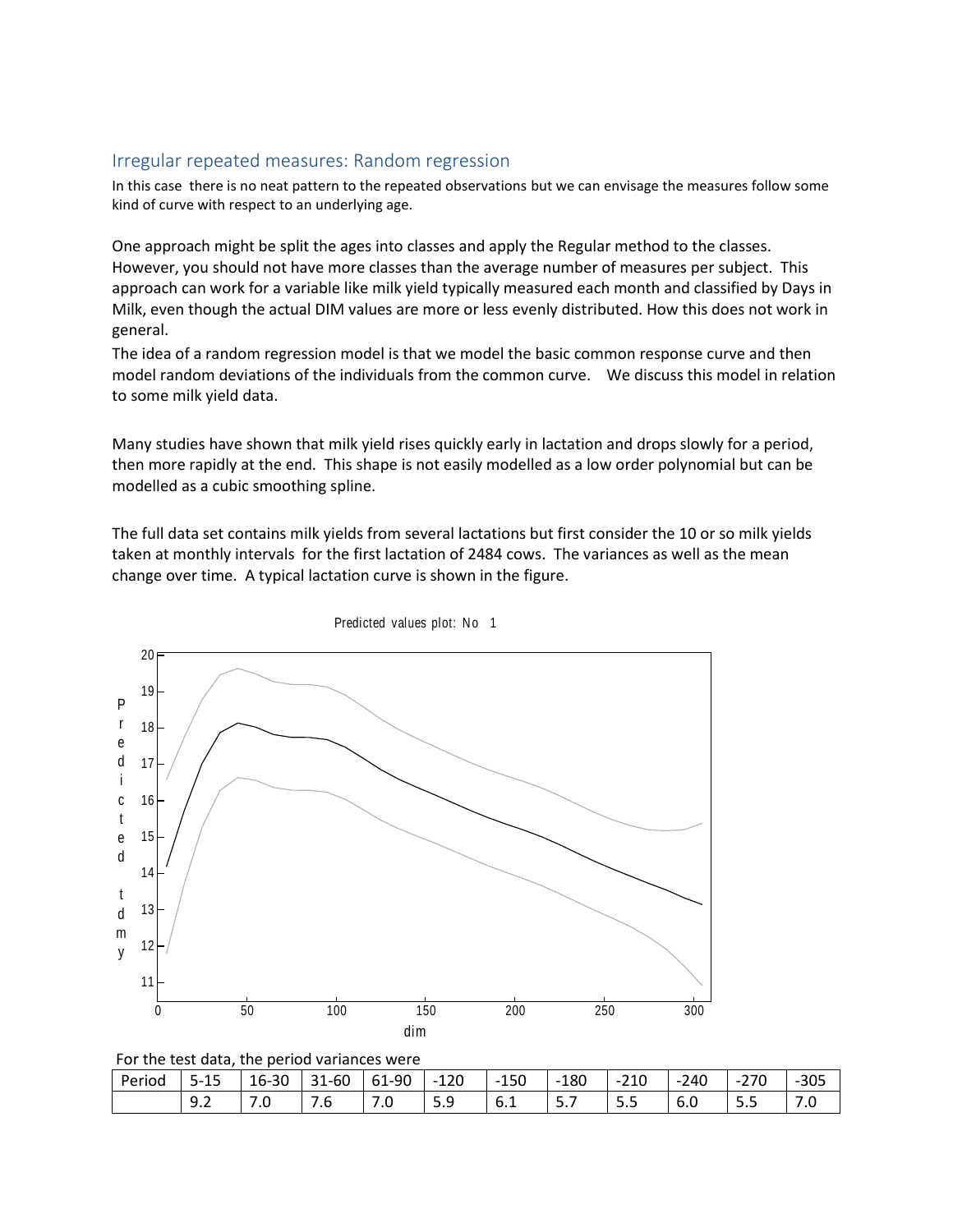These results come from fitting the model

```
tdmy ~ mu dim CG !r spl(dim,11) us(leg(dim,3)).nrm(aid) us(leg(dim,3)).ide(aid) gg
residual at(SEC).units
predict aid 466 dim 5 15 : 305 !PLOT
```
given that the data is organised as 1 record per milk yield with covariables dim and SEC (defining the 11 DIM classes). Note that cows will only have 1 record in the interval 5-30 days so different cows appear in the 5-15 group than in the 16-30 group.

The cubic spline is modelled by the model terms mu dim !r spl(dim,11) and is built by adding the random curvature components (sp1(dim, 11)) to an underlying straight line (mu dim). The variance component for the curvature component ( $spl(dim,11)$ ) controls just how much curvature appears.

The cows are mainly crossbreds and the model term gg contains proportions of the base breeds.

The ASReml results: 1 LogL=-911.947 S2= 1.0000 23386 df - - - Results from analysis of tdmy - - - Akaike Information Criterion 81889.89 (assuming 33 parameters). Bayesian Information Criterion 82155.87 Model\_Term Sigma Sigma Sigma/SE % C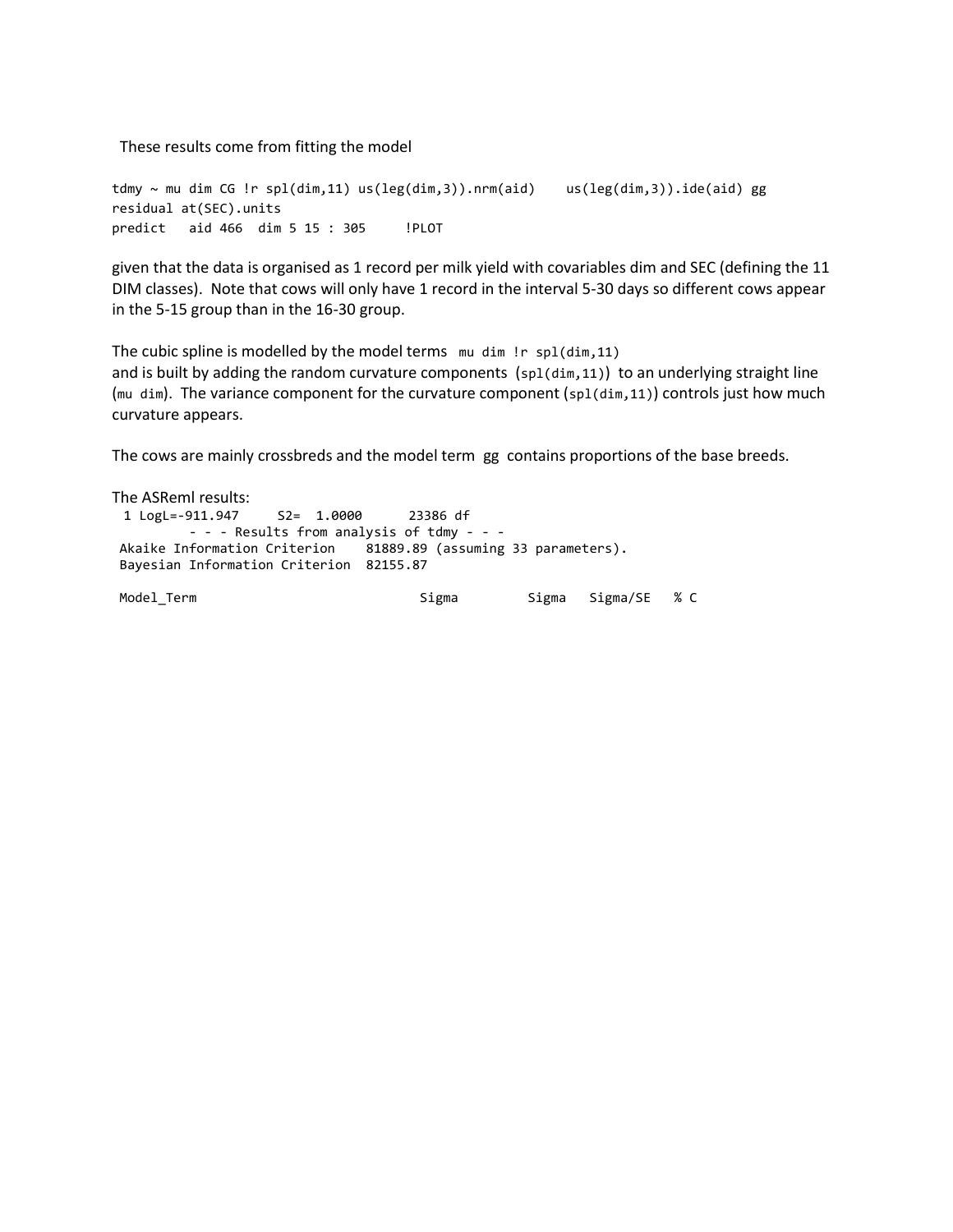| spl(dim,11) |                             | IDV_V      |                | 9              | 2.54025                | 2.54025                                                         | 2.05    | 0 P |  |
|-------------|-----------------------------|------------|----------------|----------------|------------------------|-----------------------------------------------------------------|---------|-----|--|
| gg          |                             | IDV_V      | 74             |                | 3.16957                | 3.16957                                                         | 2.06    | 0 P |  |
| Residual 1  |                             | SCA_V 1300 |                |                | 9.18989                | 9.18989                                                         | 14.01   | 0 P |  |
| Residual_2  |                             | SCA_V 1159 |                |                | 7.01477                | 7.01477                                                         | 13.82   | 0 P |  |
| Residual_3  |                             | SCA_V 2368 |                |                | 7.55529                | 7.55529                                                         | 25.62   | 0 P |  |
| Residual_4  |                             | SCA_V 2451 |                |                | 6.98987                | 6.98987                                                         | 27.01   | 0 P |  |
| Residual_5  |                             | SCA_V 2424 |                |                | 5.92574                | 5.92574                                                         | 25.94   | 0 P |  |
| Residual_6  |                             | SCA_V 2441 |                |                | 6.06780                | 6.06780                                                         | 27.64   | 0 P |  |
| Residual_7  |                             | SCA_V 2444 |                |                | 5.72172                | 5.72172                                                         | 27.48   | 0 P |  |
| Residual_8  |                             | SCA_V 2370 |                |                | 5.50560                | 5.50560                                                         | 26.34   | 0 P |  |
| Residual_9  |                             | SCA_V 2307 |                |                | 6.03564                | 6.03564                                                         | 26.24   | 0 P |  |
| Residual_10 |                             | SCA_V 2214 |                |                | 5.52521                | 5.52521                                                         | 23.34   | 0 P |  |
| Residual_11 |                             | SCA_V 2292 |                |                | 7.04258                | 7.04258                                                         | 20.12   | 0 P |  |
|             | us(leg(dim, 3)) . nrm(aiid) |            |                |                | 124960 effects         |                                                                 |         |     |  |
| leg(dim,3)  |                             | $US_{N}$   | $\mathbf{1}$   | 1              | 24.4151                | 24.4151                                                         | 11.08   | 0 P |  |
| leg(dim,3)  |                             | $US_C$     | $\overline{2}$ |                | 1 -0.153850            | $-0.153850$                                                     | $-0.26$ | 0 P |  |
| leg(dim,3)  |                             | US_V       | $\overline{2}$ | $\overline{2}$ | 1.34127                | 1.34127                                                         | 4.70    | 0 P |  |
| leg(dim,3)  |                             | $US_C$     | 3              | 1              | $-2.61239$             | $-2.61239$                                                      | $-5.21$ | 0 P |  |
| leg(dim,3)  |                             | $US_C$     | 3              |                |                        | 2 -0.792845E-01 -0.792845E-01                                   | $-0.48$ | 0 P |  |
| leg(dim,3)  |                             | $US_{V}$   | 3              | 3              | 0.829146               | 0.829146                                                        | 4.28    | 0 P |  |
| leg(dim,3)  |                             | $US_C$     | 4              | 1              | 1.66090                | 1.66090                                                         | 5.05    | 0 P |  |
| leg(dim,3)  |                             | $US_C$     | 4              | $\overline{2}$ | 0.102657               | 0.102657                                                        | 0.99    | 0 P |  |
| leg(dim,3)  |                             | $US_C$     | 4              |                | $3 - 0.195414$         | $-0.195414$                                                     | $-2.28$ | 0 P |  |
| leg(dim,3)  |                             | $US_{N}$   | 4              | 4              | 0.132987               | 0.132987                                                        | 1.90    | 0 P |  |
| aid         |                             | <b>NRM</b> | 31240          |                |                        |                                                                 |         |     |  |
|             | $us(leg(dim, 3))$ .ide(aid) |            |                |                | 124960 effects         |                                                                 |         |     |  |
| leg(dim,3)  |                             | US_V       | 1              | 1              | 10.5392                | 10.5392                                                         | 6.58    | 0 P |  |
| leg(dim,3)  |                             | $US_C$     | $\overline{2}$ | 1              | 0.454458               | 0.454458                                                        | 0.94    | 0 P |  |
| leg(dim,3)  |                             | US_V       | $\overline{2}$ | $\overline{2}$ | 2.76552                | 2.76552                                                         | 9.85    | 0 P |  |
| leg(dim,3)  |                             | $US_C$     | 3              |                | 1 -0.733449            | $-0.733449$                                                     | $-1.77$ | 0 P |  |
| leg(dim,3)  |                             | $US_C$     | 3              | $\overline{2}$ | 0.232973               | 0.232973                                                        | 1.41    | 0 P |  |
| leg(dim,3)  |                             | US V       | 3              | 3              | 1.54225                | 1.54225                                                         | 7.89    | 0 P |  |
| leg(dim,3)  |                             | $US_C$     | 4              |                | 1 -0.349937            | $-0.349937$                                                     | $-1.20$ | 0 P |  |
| leg(dim,3)  |                             | US C       | 4              |                | $2 - 0.441040$         | $-0.441040$                                                     | $-3.83$ | 0 P |  |
| leg(dim,3)  |                             | US C       | 4              |                | $3 - 0.188553$         | $-0.188553$                                                     | $-1.96$ | 0 P |  |
| leg(dim,3)  |                             | $US_{N}$   | 4              | $\overline{4}$ | 0.652034               | 0.652034                                                        | 6.92    | 0 P |  |
|             |                             |            |                |                |                        | Covariance/Variance/Correlation Matrix US us(leg(dim, 3)).nrm(a |         |     |  |
| 24.42       | $-0.2689E - 01 - 0.5806$    |            |                |                | 0.9217                 |                                                                 |         |     |  |
| $-0.1539$   | 1.341                       |            |                |                | $-0.7518E - 01$ 0.2431 |                                                                 |         |     |  |
| $-2.612$    | $-0.7928E - 01$ 0.8291      |            |                |                | $-0.5885$              |                                                                 |         |     |  |
| 1.661       | 0.1027                      | $-0.1954$  |                |                | 0.1330                 |                                                                 |         |     |  |
|             |                             |            |                |                |                        | Covariance/Variance/Correlation Matrix US us(leg(dim, 3)).ide(a |         |     |  |
| 10.54       | $0.8418E - 01 - 0.1819$     |            |                |                | $-0.1335$              |                                                                 |         |     |  |
| 0.4545      | 2.766                       | 0.1128     |                |                | $-0.3284$              |                                                                 |         |     |  |
| $-0.7335$   | 0.2330                      | 1.542      |                |                | $-0.1880$              |                                                                 |         |     |  |
| $-0.3499$   | $-0.4410$                   | $-0.1886$  |                |                | 0.6520                 |                                                                 |         |     |  |
|             |                             |            |                |                |                        |                                                                 |         |     |  |
|             |                             |            |                |                | Wald F statistics      |                                                                 |         |     |  |
|             | Source of Variation         |            |                |                | NumDF                  | F-inc                                                           |         |     |  |
| 14 mu       |                             |            |                |                | 1                      | 1356.58                                                         |         |     |  |
| 8 dim       |                             |            |                |                | 1                      | 599.59                                                          |         |     |  |
|             |                             |            |                |                |                        |                                                                 |         |     |  |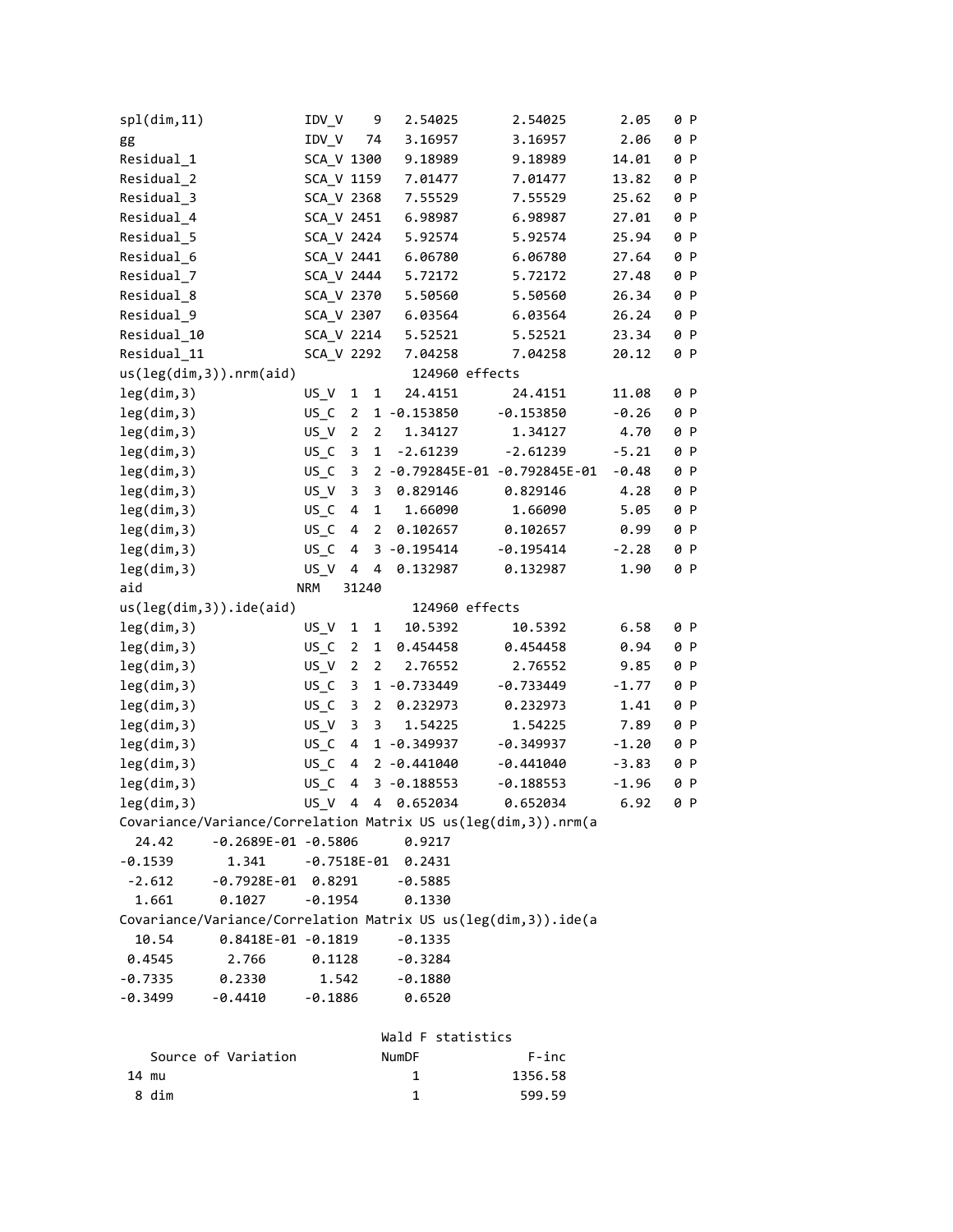…

4 CG 382 3.00

Now this is a random regression model. We have genetic relationships among the cows (aid = animal ID). The model term us(leg(dim,3)).nrm(aid) fits the genetic effects modelling random cubic deviations from the common curve. The model term us(leg(dim,3)).ide(aid fits the covariance between the repeated observations, also modelled as cubic deviations.

The CG term is contemporary groups. The 2484 cows represent 383 herds (average 8 cows in each).

Now I do not know whether these cows are subject to seasonal breeding. If not, then the lactation curve for spring calving cows could be different from autumn calving cows. I suspect these are tropical cattle but whether there are seasonal effects should be considered.

The leg(dim,3) transforms the 10 or so dim values to cubic Legendre polynomial coefficients. The actual coefficients are reported for each dim value in the .res file. The predict statement above nominated DIM values of 5, 15 : 305. The coefficients for these values are:

| 5.00000   | 0.70711 | $-1.22474$ | 1.58114    | $-1.87083$ |
|-----------|---------|------------|------------|------------|
| 15,00000  | 0.70711 | -1.14310   | 1.27545    | -1.18347   |
| 25,00000  | 0.70711 | $-1.06145$ | 0.99085    | $-0.61252$ |
| 35,00000  | 0.70711 | $-0.97980$ | 0.72732    | $-0.14967$ |
| 45.00000  | 0.70711 | $-0.89815$ | 0.48488    | 0.21341    |
| 55.00000  | 0.70711 | $-0.81650$ | 0.26352    | 0.48503    |
| 65.00000  | 0.70711 | $-0.73485$ | 0.06325    | 0.67350    |
| 75.00000  | 0.70711 | $-0.65320$ | $-0.11595$ | 0.78713    |
| 85.00000  | 0.70711 | $-0.57155$ | -0.27406   | 0.83425    |
| 95.00000  | 0.70711 | $-0.48990$ | -0.41110   | 0.82316    |
|           |         |            |            |            |
| 255,00000 | 0.70711 | 0.81650    | 0.26352    | $-0.48503$ |
| 265,00000 | 0.70711 | 0.89815    | 0.48488    | $-0.21341$ |
| 275.00000 | 0.70711 | 0.97980    | 0.72732    | 0.14967    |
| 285,00000 | 0.70711 | 1.06145    | 0.99085    | 0.61252    |
| 295,00000 | 0.70711 | 1.14310    | 1.27545    | 1.18347    |
| 305.00000 | 0.70711 | 1.22474    | 1.58114    | 1.87083    |
|           |         |            |            |            |

Now, fitting this model can be difficult because we like to have to estimate the covariances between coefficients as well as the variances, and the ASReml iteration updates may not result in a positive definite matrix.

We end up with a 4x4 variance matrix for genetic effects, and for error covariance effects. Note that the matrix is reported as correlations in the top right half (above the main diagonal) but in using the matrix, it must be symmetric based on the covariances below the diagonal.

Now this wasn't the first model I fitted. First I just fitted linear random regressions:

!PART 1 tdmy ~ mu dim CG !r spl(dim,11) us(leg(dim,1)).nrm(aid) us(leg(dim,1)).ide(aid) gg residual at(SEC).units predict aid 466 dim 5 15 : 305 !PLOT

And obtained a LogLikelihood LogL=-1628.45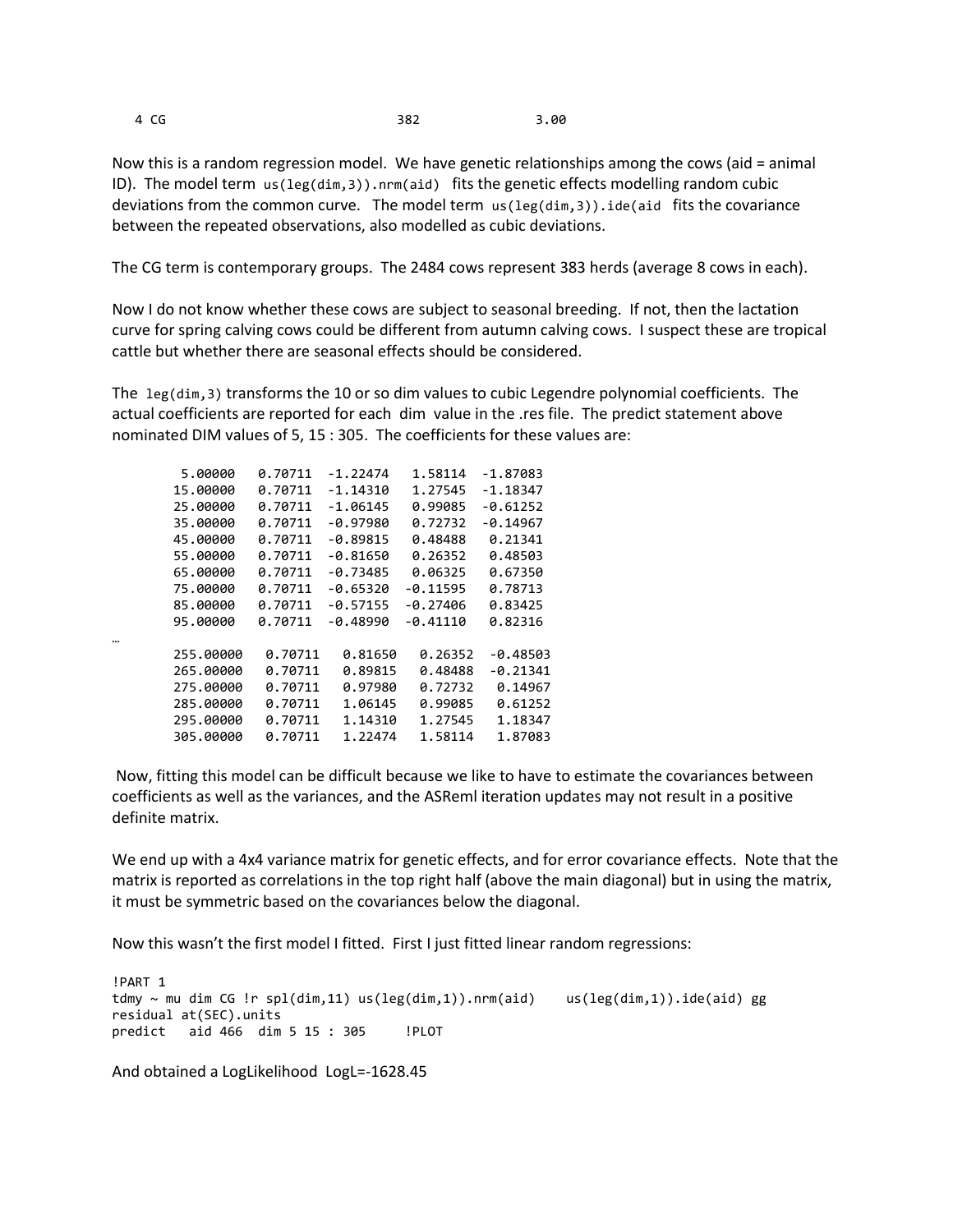Then I fitted quadratic random regressions: !PART 2 tdmy ~ mu dim CG !r spl(dim,11) us(leg(dim,2)).nrm(aid) us(leg(dim,2)).ide(aid) gg residual at(SEC).units predict aid 466 dim 5 15 : 305 !PLOT

And obtained a LogLikelihood LogL=-1057.55

The likelihood from the cubic random regression was LogL=-911.947

The likelihood would probably further increase if we went to a quartic regression but this is basically because the lactation curve is not really polynomial in nature.

To obtain an estimate of heritability for any particular day, we need first to calculate the variance components for that day.

e.g. from CSS3.res ... 30.00000 0.70711 -1.02062 0.85645 -0.36810 ... 90.00000 0.70711 -0.53072 -0.34522 0.83546 ... 240.00000 0.70711 0.69402 -0.02899 -0.73915 The residual variances at these 3 DIM are 7.01476, 6.98986, 6.03564 The variance matrices are Covariance/Variance/Correlation Matrix US us(leg(dim,3)).nrm(aid) 24.42 -0.2689E-01 -0.5806 0.9217 -0.1539 1.341 -0.7518E-01 0.2431 -2.612 -0.7929E-01 0.8291 -0.5885 1.661 0.1027 -0.1954 0.1330 Covariance/Variance/Correlation Matrix US us(leg(dim,3)).ide(a 10.54 0.8418E-01 -0.1819 -0.1335 0.4545 2.766 0.1128 -0.3284 -0.7335 0.2330 1.542 -0.1880 -0.3499 -0.4410 -0.1886 0.6520 Putting this in C3.R L30 =c( 0.70711, -1.02062, 0.85645, -0.36810) L90 =c( 0.70711, -0.53072, -0.34522, 0.83546)

L240 =c( 0.70711, 0.69402, -0.02899, -0.73915) E=c( 7.01476, 6.98986, 6.03564) NRM=matrix( $c($ <br>24.42, 24.42, -0.02689, -0.5806, 0.9217,<br>-0.1539, 1.341, -0.07518, 0.2431, -0.1539, 1.341, -0.07518, 0.2431,  $-2.612, -0.07929, 0.8291, -0.5885,$  1.661, 0.1027, -0.1954, 0.1330),4,4) IDE=matrix(c( 10.54, 0.08418, -0.1819, -0.1335, 0.4545, 2.766, 0.1128, -0.3284, -0.7335, 0.2330, 1.542, -0.1880,  $-0.3499, -0.4410, -0.1886, 0.6520), 4, 4)$ NRM[1,2:4]->NRM[2:4,1]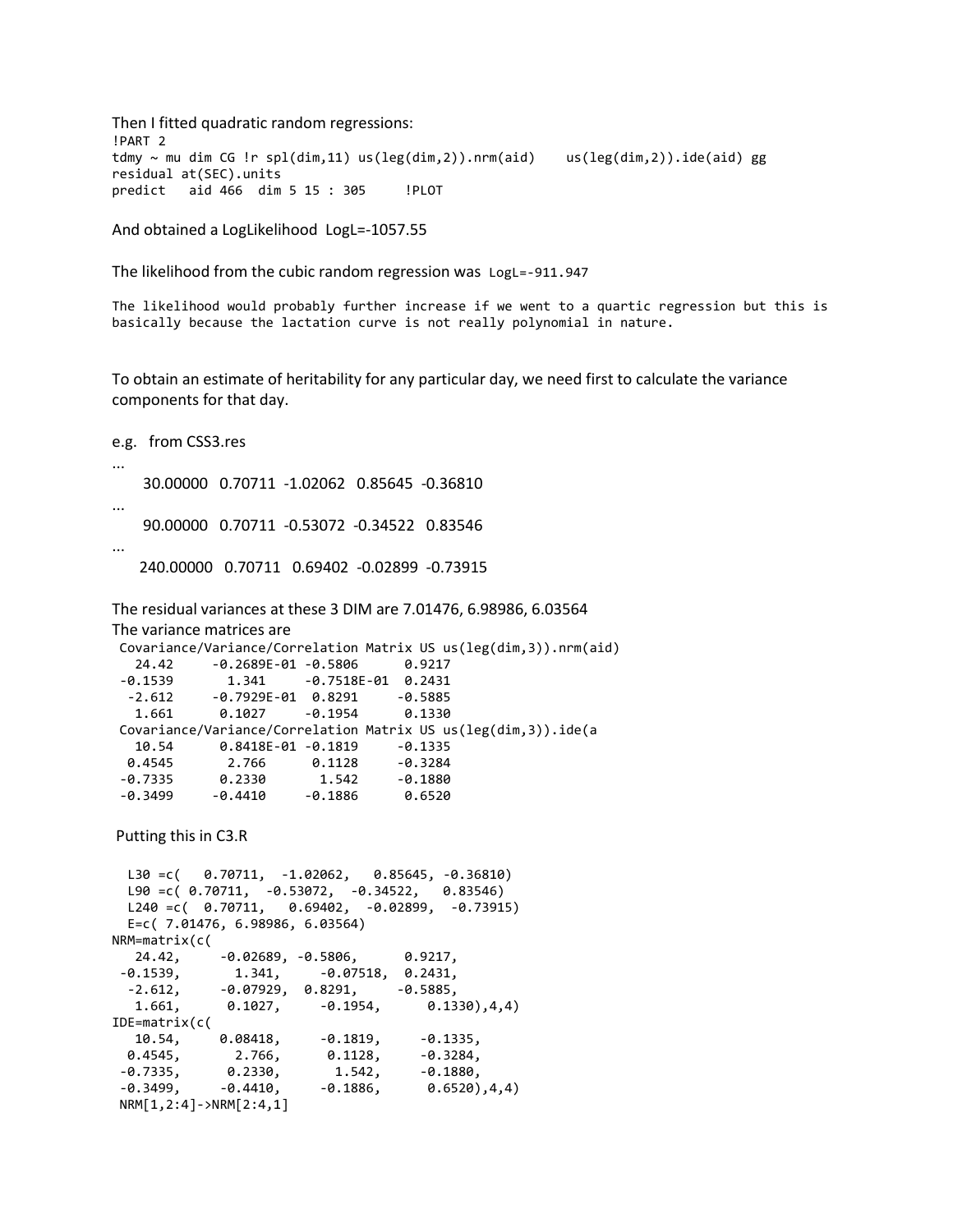```
NRM[2,3:4]->NRM[3:4,2]
NRM[3,4]->NRM[4,3]
 IDE[1,2:4]->IDE[2:4,1]
IDE[2,3:4]->IDE[3:4,2]
IDE[3,4]->IDE[4,3]
A=c( t(L30) %*% NRM %*% L30, t(L90) %*% NRM %*% L90,t(L240) %*% NRM %*% L240 )
PE= c( t(L30) %*% IDE %*% L30, t(L90) %*% IDE %*% L90,t(L240) %*% IDE %*% L240 )
h2 = A/(A+PE+E)
```
we can use R to perform the calculations.

> source("C3.txt")  $> h2$ [1] 0.4277400 0.5376540 0.4361185

The student seeking to analyse this data was interested in getting a genetic covariance/correlation between milk yield (DMY) at particular values of DIM and AFC (Age at first calving). AFC is not a repeated measure.

The method of analysis was to expand the data file by adding the AFC records as SECTION 12 and creating a new factor TRAIT coded 1 for DMY and 2 for AFC; the AFC values being placed in the same data field as the DMY records.

The model specification is

```
!PART 3
res \sim SEC +
!r !{ at(TR,1).leg(dim,3).aid + at(TR,2).aid us(5).nrm(aid) !} +
\{\} at(TR,1).leg(dim,3).ide(aid) at(TR,2).ide(aid) us(5).ide(aid) \} +
us(TRAIT).gg !f at(TR,1).CG at(TR,2).CGB
residual at(SEC).units
```
The code  $\{\}$  at(TR,1).leg(dim,3).aid at(TR,2).aid us(5).nrm(aid)  $\}$  specifies 2 model terms and then the variance structure that is put across the model terms. The effect of !{ !} is to prevent ASReml reordering the terms and messing up the association. We need this kind of structure for both the genetic components and the residual components. However, this model is over-specified because the residual variance for AFC is specified twice (as the last element in us(5).ide(aid) and as at(SEC,12).units. It also has very poor parameter starting values. So, start the job running and when it has parsed the model, it writes a .tsv file. Interupt the job and update as many of the parameter values as you can from the results from fitting PART 2 (cubic Legendre). Also, set the parameter for at(SEC,12).units to 1 and set the parameter constraint code to F (fixed). Then restart the run using !CONTINUE 2

The 5x5 us matrices pertain to the 4 Legendre polynomials and AFC. To get the covariance between say day 30 MY and AFC, a similar process is needed as described above. Let L30A =matrix(c( 0.70711, -1.02062, 0.85645, -0.36810, 0.0, 0.0, 0.0, 0.0, 0.0, 1.0),5,2) And calculate t(L30A) %\*% NRM %\*% L30A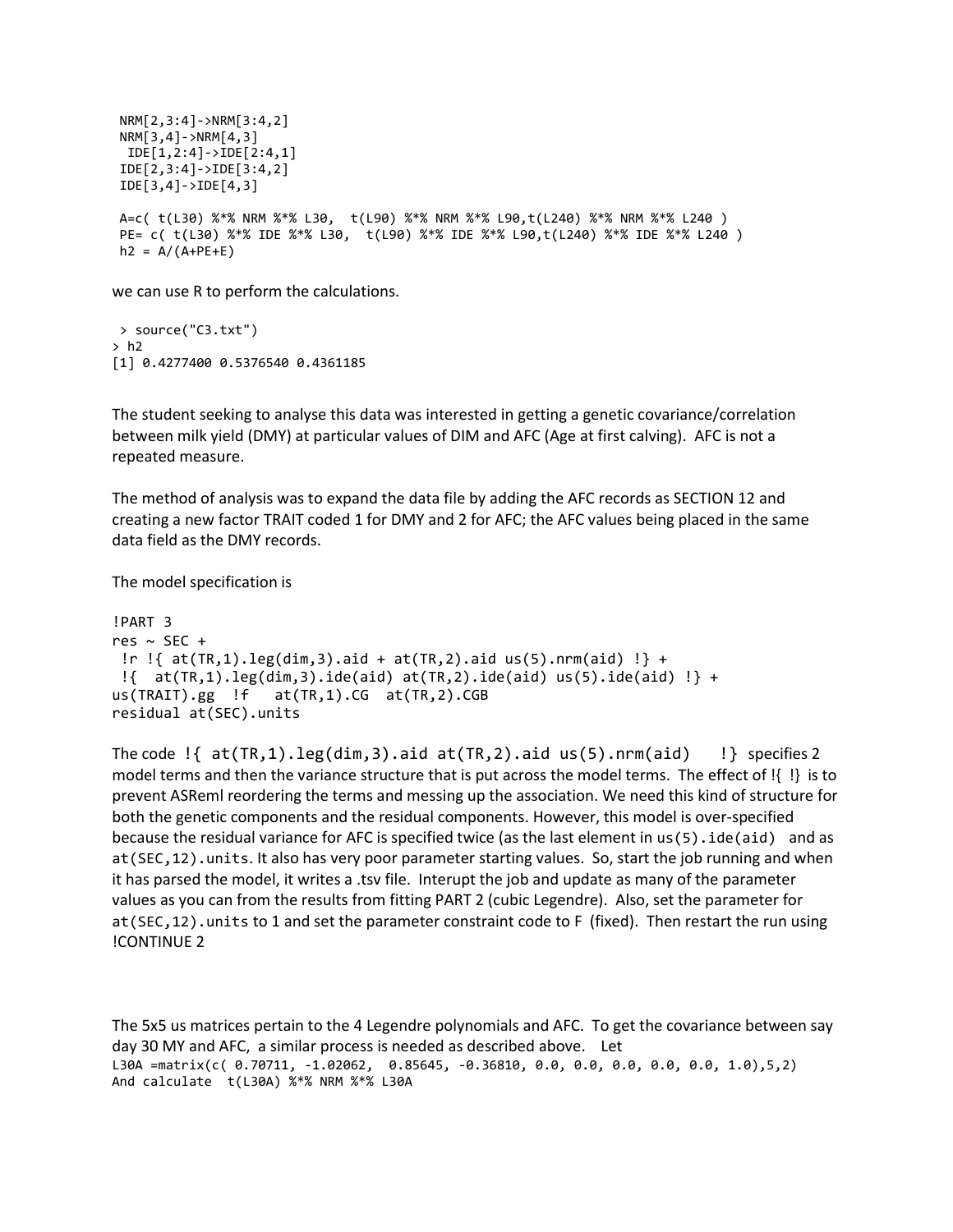This gives a 2x2 matrix with variances and the covariance.

18 June

I will do a few other things before working on the LOW data you sent but note Analysis of res

|                     | Wald F statistics |                |                                 |          |     |
|---------------------|-------------------|----------------|---------------------------------|----------|-----|
| Source of Variation | <b>NumDF</b>      | <b>DenDF</b>   | F-inc                           | $P$ -inc |     |
| mu                  |                   |                | 32682.24                        |          |     |
| <b>CGB</b>          | 518               |                | 4.36                            |          |     |
| Model Term          | Order             | Gamma          | Sigma                           | Z ratio  | %C  |
| gg                  |                   |                | 74 0.834754E-06 0.778500E-03    | 0.00     | 0 B |
| nrm(ai)d)           |                   | 31240 0.798680 | 744.858                         | 2.03     | 0 P |
| ide(aid)            |                   |                | 31240 0.619612E-06 0.577857E-03 | 0.00     | 0 B |
| Residual units      | 1016              | 1.00000        | 932.611                         | 2.81     |     |

The number of contemporary groups seems excessive (takes up over half the DF) for AFC. For this analysis I scaled the AFC values by 0.25

In the other analysis, CGB was not declared a FACTOR. Maybe it should have been, in which case the variance components will be wrong there.

| xfa1(leg(dim,4)) . nrm(aid) |       |              |                | 187440 effects |                               |         |     |     |
|-----------------------------|-------|--------------|----------------|----------------|-------------------------------|---------|-----|-----|
| leg(dim,4)                  | XFA_V | 0            | 1              | 0.00000        | 0.00000                       | 0.00    |     | 0 F |
| leg(dim,4)                  | XFA_V | 0            | $\overline{2}$ | 1.30175        | 1.30175                       | 4.90    |     | 0 P |
| leg(dim,4)                  | XFA V | 0            | 3              | 0.216441       | 0.216441                      | 1.92    |     | 0 P |
| leg(dim,4)                  | XFA V | 0            | 4              | 0.817112E-01   | $0.817112E - 01$              | 0.98    |     | 0 P |
| leg(dim, 4)                 | XFA V | 0            | 5              | 0.00000        | 0.00000                       | 0.00    | 0 F |     |
| leg(dim,4)                  | XFA_L | 1            | $\mathbf{1}$   | $-1.58336$     | $-1.58336$                    | -5.97   |     | 0 P |
| leg(dim,4)                  | XFA L | $\mathbf{1}$ |                |                | 2 -0.632362E-01 -0.632362E-01 | -0.42   |     | 0 P |
| leg(dim, 4)                 | XFA_L | $\mathbf{1}$ | 3              | 0.862410E-01   | 0.862410E-01                  | 1.11    | 0 P |     |
| leg(dim,4)                  | XFA L | 1            | 4              | 0.155947       | 0.155947                      | 1.64    | 0 P |     |
| leg(dim,4)                  | XFA L | $\mathbf{1}$ | 5              | 0.546649E-01   | 0.546649E-01                  | 1.10    |     | 0 P |
| aid                         | NRM   | 31240        |                |                |                               |         |     |     |
| $xfa1(leg(dim,4))$ .ide(pe) |       |              |                | 6174 effects   |                               |         |     |     |
| leg(dim,4)                  | XFA_V | 0            | 1              | 2.82678        | 2.82678                       | 2.68    |     | 0 P |
| leg(dim,4)                  | XFA_V | 0            | $\overline{2}$ | 0.361102       | 0.361102                      | 1.47    |     | 0 P |
| leg(dim,4)                  | XFA_V | 0            | 3              | 0.398617       | 0.398617                      | 3.46    |     | 0 P |
| leg(dim,4)                  | XFA V | 0            | 4              | 0.164632       | 0.164632                      | 1.77    | 0 P |     |
| leg(dim,4)                  | XFA V | 0            | 5              | 0.205445       | 0.205445                      | 6.72    |     | 0 P |
| leg(dim,4)                  | XFA_L | 1            | $\mathbf{1}$   | $-1.37671$     | $-1.37671$                    | $-4.32$ |     | 0 P |
| leg(dim,4)                  | XFA_L | $\mathbf{1}$ | $\overline{2}$ | 0.486370       | 0.486370                      | 4.34    |     | 0 P |
| leg(dim,4)                  | XFA L | $\mathbf{1}$ | 3              | 0.219622       | 0.219622                      | 3.62    | 0 P |     |
| leg(dim, 4)                 | XFA L | $\mathbf{1}$ | 4              | $-0.323878$    | $-0.323878$                   | $-3.74$ |     | 0 P |
| leg(dim,4)                  | XFA L | $\mathbf{1}$ | 5.             | 0.769527E-01   | 0.769527E-01                  | 1.73    |     | 0 P |

Covariance/Variance/Correlation Matrix XFA xfa1(leg(dim,4)).nrm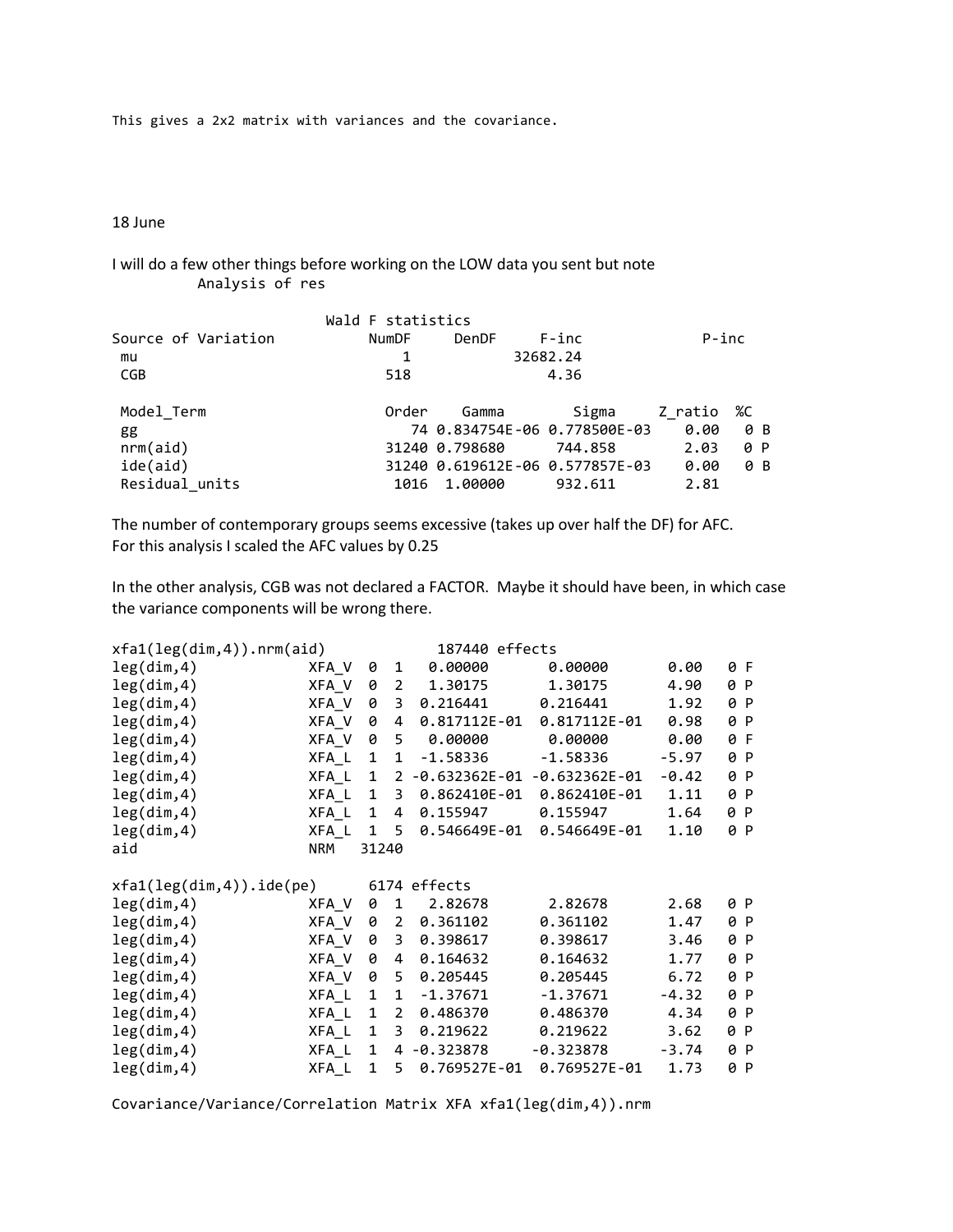| 0.5532E-01                       | $-0.1821$      | $-0.4800$                   | $-1.000$                        | $-1.000$                                                                            |
|----------------------------------|----------------|-----------------------------|---------------------------------|-------------------------------------------------------------------------------------|
| 1.306                            |                | $-0.2655E - 01$             |                                 | $-0.5532E - 01$                                                                     |
| $-0.5446E - 02$                  | 0.2238         | 0.8739E-01                  | 0.1821                          | 0.1821                                                                              |
| $-0.9877E - 02$                  | $0.1346E - 01$ | 0.1060                      | 0.4800                          | 0.4800                                                                              |
| $-0.8638E-01$<br>$-0.3449E - 02$ |                | 0.8524E-02                  | $0.2977E - 02$                  | 1.000                                                                               |
| $-0.6322E - 01$                  | 0.8615E-01     | 0.1562                      | 0.5456E-01                      | 1.000                                                                               |
|                                  |                |                             |                                 |                                                                                     |
|                                  |                |                             |                                 |                                                                                     |
| $-0.3985$                        | $-0.2082$      | 0.3955                      | $-0.1062$                       | $-0.6338$                                                                           |
| 0.5977                           | 0.2066         | $-0.3924$                   | 0.1054                          | 0.6288                                                                              |
| 0.1068                           | 0.4469         | $-0.2050$                   | 0.5504E-01                      | 0.3285                                                                              |
| $-0.1575$                        |                | 0.2696                      | $-0.1046$                       | $-0.6240$                                                                           |
| 0.3745E-01                       |                | $-0.2496E - 01$             | 0.2114                          | 0.1676                                                                              |
|                                  |                |                             |                                 |                                                                                     |
|                                  |                | 0.4700E-02<br>$-0.7116E-01$ | $-0.1007E-01$<br>$0.1692E - 01$ | $-0.5532E-01$<br>Covariance/Variance/Correlation Matrix XFA $xfa1(leg(dim,4))$ .ide |

How can I use these estimates to estimate additive variance for different days?

The leading 5x5 block of the 2 6x6 matrices is equivalent to the 5x5 matrix you would have attempted to estimate using us() (say A). So, take the 5 coefficients for the date of interest from the res file (say c) and form c'Ac to get the variance for that day.

This has now been facilitated in VPREDICT commands K and M V NRM nrm V IDE ide K coeff 0.70711, -1.02062, 0.85645, -0.36810, 0.0 K coeff 0.0, 0.0, 0.0, 0.0, 1.0 M Add30 1:2 NRM

Further discussion: Please explain the relationship between the random regression terms and the spline terms.

Genetic variance and PE variance relates to differences between animals. Those differences are centred on a mean value. We have used a cubic smoothing spline to model the mean curve, that is the non genetic effect.

The fact we use a cubic spline is not connected with the degree of the legendre polynomials used for the between animal differences random regression.

The overall lactation curve has a complex shape and is not easily represented by a simple algebraic function. Some have taken that approach (Wilmot curve) but by using a spline, we allow the data to define the overall curve. While DIM values cover the whole range 5:305, we actually only have 11 measures per animal at regular (monthly) intervals so we use 12 knot points.

The spline is constructed by a fixed set of covariates. With 12 knot points, we have 12 covariates being a fixed intercept and slope and 10 random curvature components. The random covariates are given the